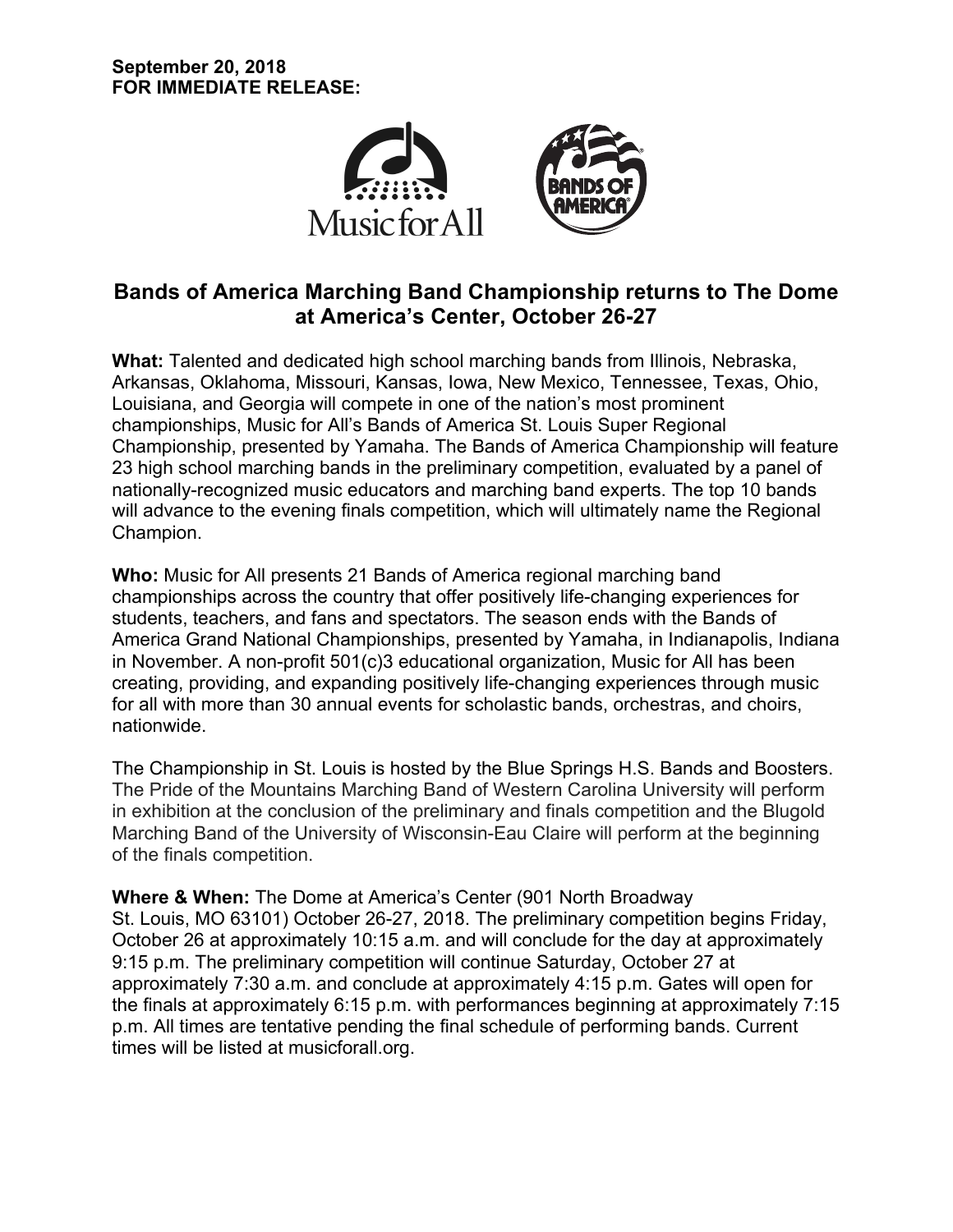## **September 20, 2018 FOR IMMEDIATE RELEASE:**

Ticket prices are as follows:

- Super Ticket \$51
- Finals Reserved \$30
- Finals General Admission \$25
- Saturday Prelims \$21
- Friday Prelims \$19
- Student Group Tickets
	- o Finals General Admission \$15
	- o Saturday Prelims \$13
	- o Friday Prelims \$11

Discounted General Admission tickets are available for Senior Citizens (65+), Military, and Students on the day of the event only. For more information and to purchase tickets, visit: www.musicforall.org/stlouissuperregional.

**Why:** The Bands of America Championship in St. Louis is celebration of music education at its finest, showcasing the excellence, teamwork, and student leadership of the region's outstanding marching bands. These young performers and their achievements advocate for the importance of music education in schools locally and nationwide.

**Who Should Attend:** Bands of America Championships are family events, featuring live music, choreography, and competition. Students, parents, teachers, and anyone who loves live music and the marching arts are welcome.

#### **About Music for All**

Since 1975, Music for All, through its Music for All, Bands of America, Orchestra America, and choir programs, has been a destination and set the standard for scholastic music ensemble performance and music education advocacy. As a 501(c)(3) nonprofit educational organization, Music for All's mission is to create, provide, and expand positively life-changing experiences through music for all. Music for All's vision is to be a catalyst to ensure that every child in America has access and opportunity for active music making in his or her scholastic environment. Music for All serves more than 500,000 participants annually with programs that include 30+ annual events, including the Bands of America Grand National Championships and Regional Championships for marching bands, the Music for All Summer Symposium camp for students and teachers, the Music for All National Festival and Affiliate Regional Music Festivals for concert bands, orchestras, choirs, chamber ensembles, percussion ensembles, and the national honor concert band, jazz band, orchestra, and the Bands of America Honor Band that will march for the fifth time in the Rose Parade® in 2021.

#### **Sponsor Information**

Music for All efforts are supported through sponsorships, including current partnerships with National Presenting Sponsor: Yamaha Corporation of America; Official Uniform Sponsor: Fred J. Miller, Inc.; Official Student Travel Partner: Music Travel Consultants; Official Performance Equipment Sponsor: Wenger Corporation; Corporate Sponsors: Ball State University, United States Marine Drum & Bugle Corps, Zildjian and Vic Firth Company, Visit Indy and the City of Indianapolis, and Strategic Advocacy Partner: NAMM; Associate Sponsors: Delivra, DANSR, Director's Showcase International, REMO, and Woodwind & Brasswind. Music for All is also